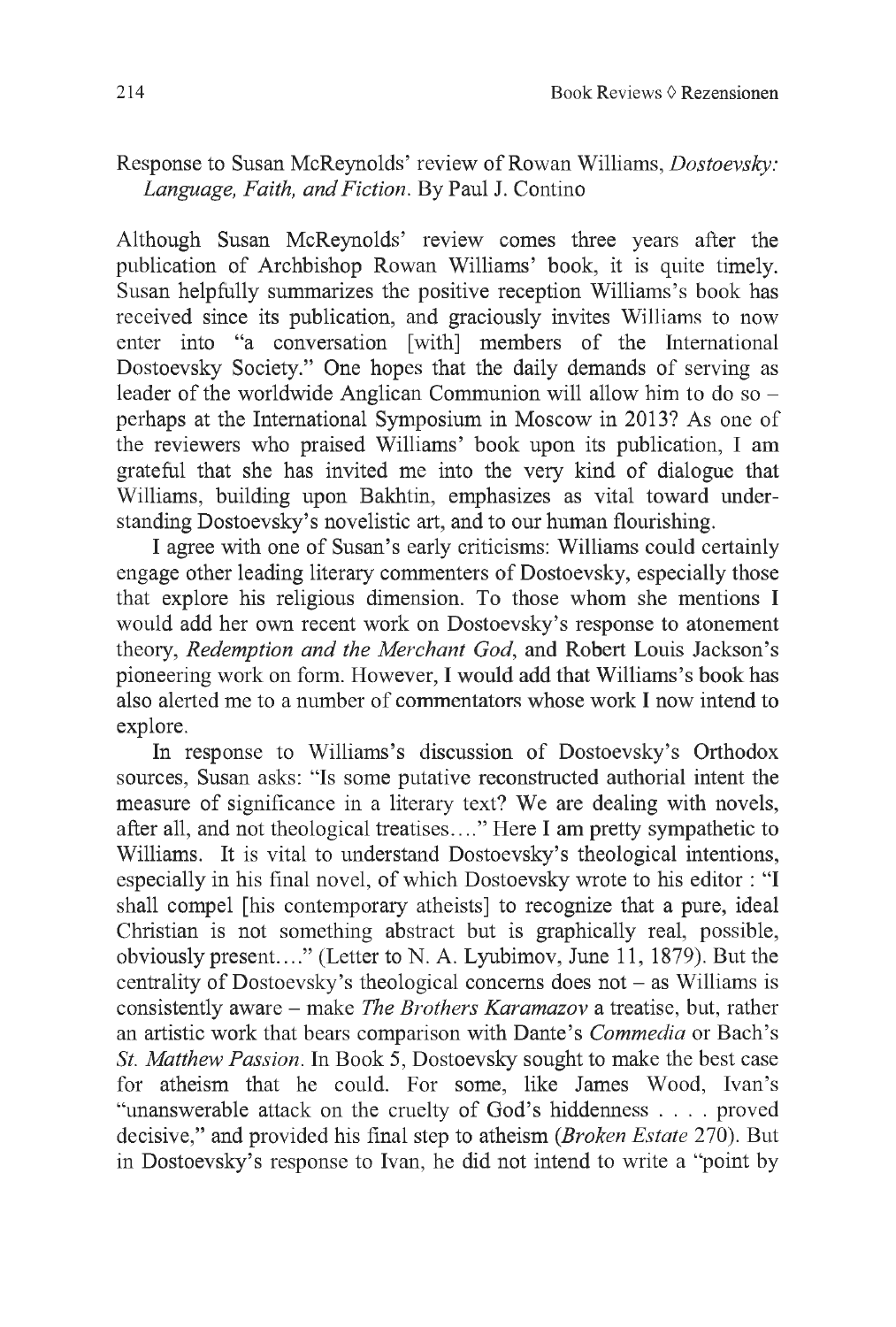point answer, but an oblique one. . . . in artistic form" (Letter to K. P. Pobedonostsev, August 24,1879).

Williams attends to this form, and discerns that Dostoevsky's dialogical art is fundamentally Christological. Here Williams picks up where Bakhtin felt compelled to leave off. As Bakhtin told an Sergey Bocharov near the end of his life, under Soviet surveillance he "couldn't speak directly about the main questions. . . . What Dostoevsky agonized about all his life - the existence of God" (cited in *Bakhtin and Religion,* "Introduction" 2). Williams – who knows the Orthodox tradition deeply – points to these influences to show "Dostoevsky carefully finding his way between tradition and modernity" (205). Perhaps, as Susan suggests, Williams overemphasizes Dostoevsky's Orthodoxy. From my vantage point, he could acknowledge more fully Dostoevsky's ecumenical potentialities. He rightly observes that Dostoevsky could be "spectacularly pigheaded" about Roman Catholicism (14), but one might note that numerous Catholic literary artists and theologians (and Anglo-Catholics like Williams) have found great spiritual sustenance in Dostoevsky's narratives: Georges Bernanos, Walker Percy, Henri de Lubac, Hans Urs von Balthasar - and even the two most recent Pontiffs, who cite Dostoevsky in their encyclicals! When considering Dostoevsky's Catholic dimension, it's worth recalling his deep friendship with the younger, more ecumenically-inclined Soloviev, who helped arrange for the gift that Dostoevsky perhaps treasured most: the copy of Raphael's "Sistine Madonna," which hung in his study. The "thoroughgoing sacramental theology. . . of the Eastern Church" (75) is shared by the Catholic West.

Dostoevsky's profound influence on numerous Christians - Catholic, Orthodox, and Protestant (notably Karl Barth) – offers evidence that Williams is not projecting, a la Feuerbach, when he reads Dostoevsky. More than any literary work I know. *The Brothers Karamazov* offers a complex, capacious case for the integral nature of the two-fold commandment at the heart of small "o" orthodox Christianity: love of God and love of neighbor as oneself. Zosima's prescription of the "harsh and dreadful" path of active love (which Dorothy Day took so dearly to heart), his depiction of the difficulty of serving as a "monk in the world," remains constant in its inspiration to and relevance in a world that questions – perhaps even more fiercely than Ivan – the possibility of persons to enact "Christ-like love." Dostoevsky's contemporaries said to him, "We've become better people because of the Karamazovs" (Letter to Anna G. Dosotyevskaya, June 7, 1880) ; many continue to say it. The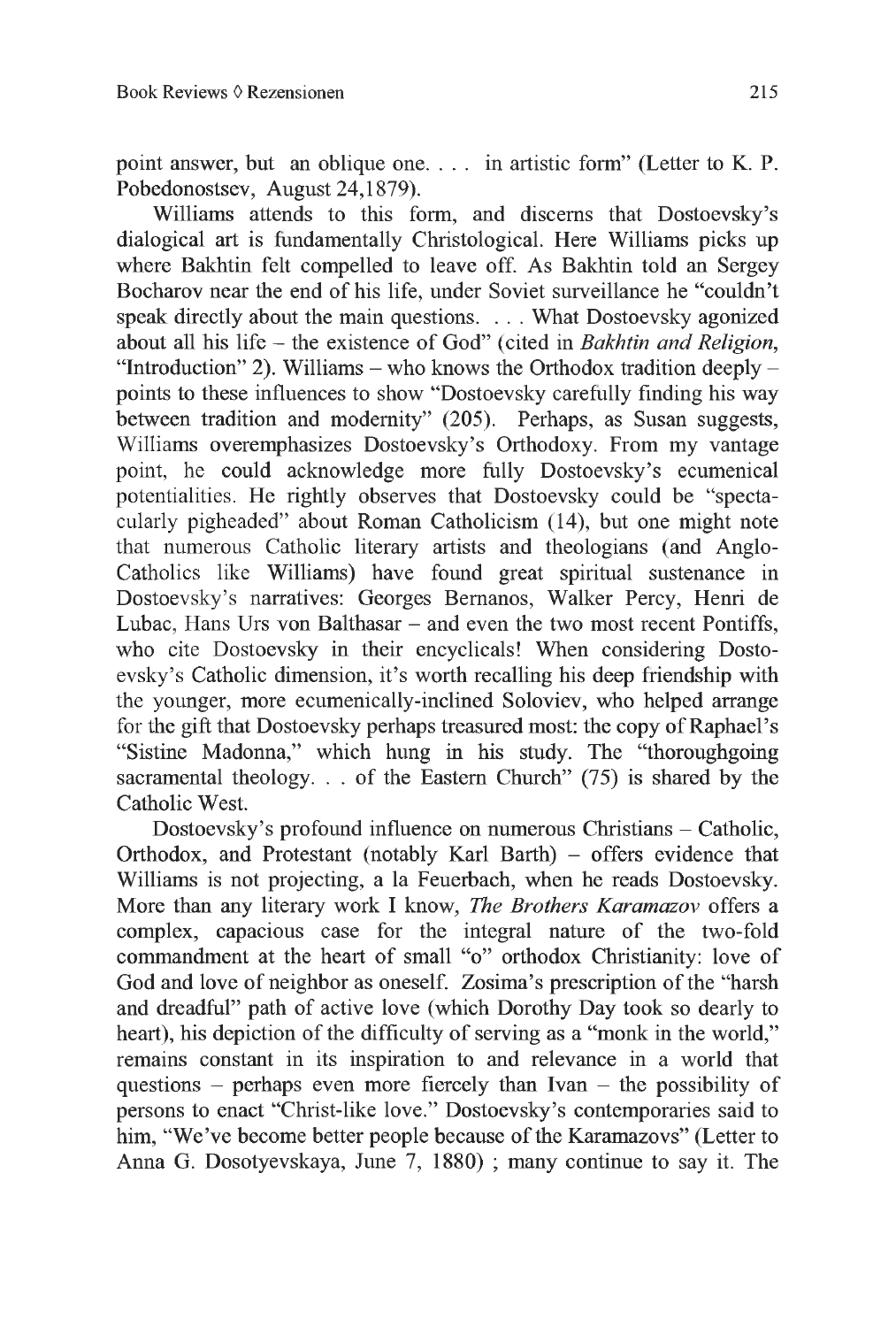spiritually transformative potential of this novel can never, in my view, be underestimated.

But is Williams sufficiently attentive to historical difference? Is the God that he discerns in Dostoevsky simply an ideal therapist, the projection of twenty-first century wish? Well, not if one recognizes that, in Dostoevsky's analogical imagination, a character like Alyosha - that "spiritual therapist," to borrow Robin Feuer Miller's words ( *Worlds* 86) is an image of Christ. Like the penetrating gaze of the Sinai icon of Christ Pantocrator, the words and visage of Zosima and Alyosha offer both gift and task, grace and a call to responsibility. They lend "loving attention" (26) to use a phrase that Williams aptly employs. Two Sundays ago, I led a reading group discussion of the novel in our local Catholic parish after Mass. The Gospel reading that morning was John 9, Christ's meeting and dialogue with the Samaritan woman at the well. "Come see the man who has told me everything that I have done," says the faltering woman-tumed-apostle near the end of the story. The image of this gospel dialogue of transformation resonates in scenes like Zosima's with his mysterious visitor, and Alyosha's with Grushenka, as so much of scripture does throughout the novel.

But Susan raises another vital question: Does Williams' celebration of dialogue entail a refusal to come to closure? After all, Christ often concludes spiritual interventions with clear words of closure: "Go and sin no more" (John 8.11). At first, I was inclined to agree with Neuhaus's implied critique of Williams's "dialogical enmity toward every form of closure," his seeming allergy to any "last word." After all, don't therapeutic dialogue and sacramental confession both seek closure? Doesn't the beauty of Christ  $-$  especially in the Sinai icon  $-$  balance mercy with judgment? Reading Bakhtin's work as a whole, one can see that his early emphasis (in his early *Toward a Philosophy of the Act*) upon "signature" – the need to take responsibility for one's deeds – and his critique of the vicious cycle of the loophole (in *Problems of Dostoevsky's Poetics*) balances his affirmation of unfinalizability.

However, upon closer reading, it becomes clear that Williams does not celebrate openness uncritically. For one thing, he insists upon the ethical failures of those who resist the closure forged through decision and commitment. His remarkably severe critique of Myshkin points up the prince's reductive benevolence, his "will to believe [of others] less of them than is actually true" (50). Myshkin's refusal to recognize "the obstacles and limits of the everyday" (51) pushes him further from the incamational and closer to the demonic. So too Stavrogin, who underlines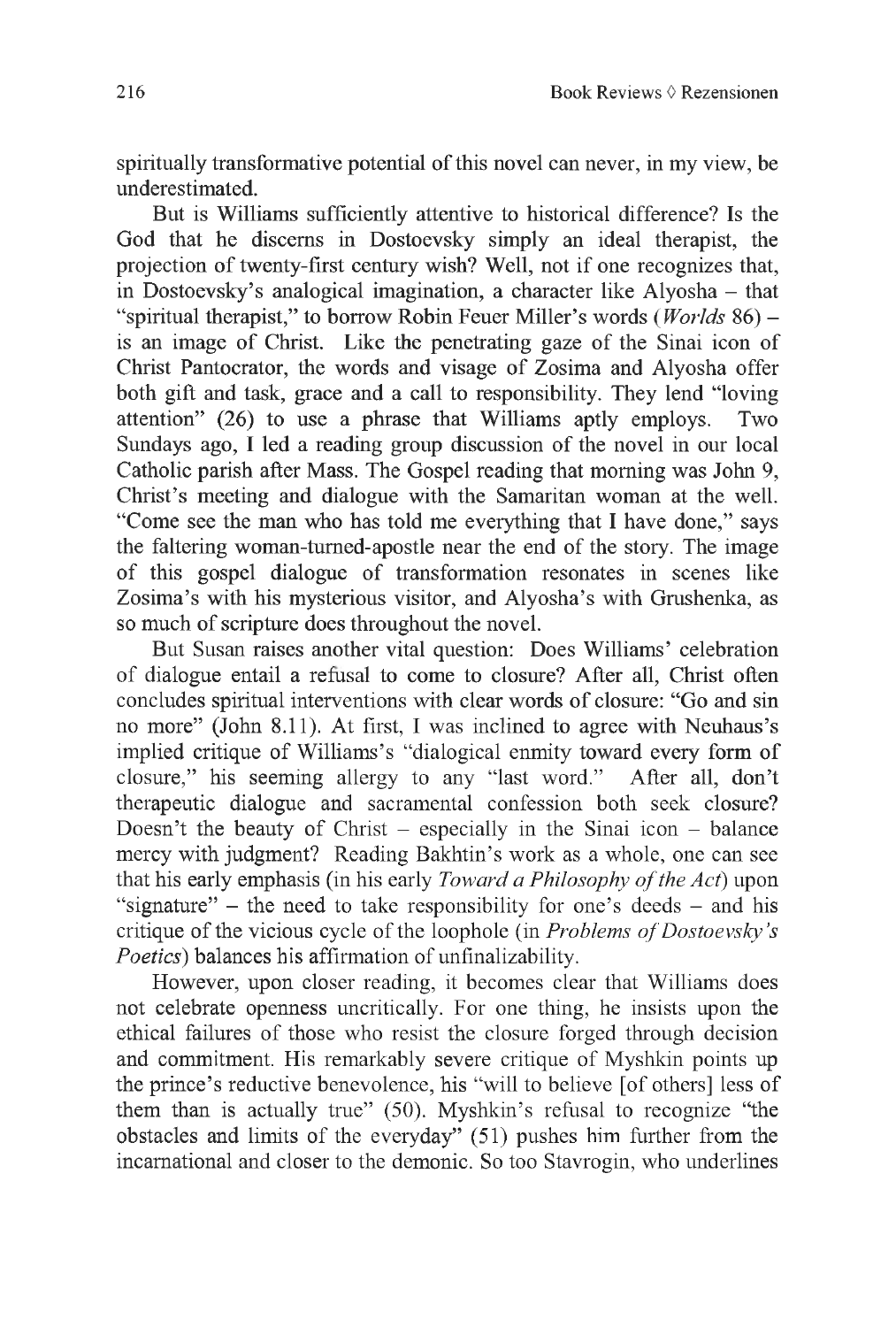"the paralyzing effect of freedom without decision and commitment" (93), and Ivan, who "wants to slip away from the words he speaks, so as to remain hidden, free from what he has said" (127).

To further clarify Williams's complex approach to openness and closure, it's helpful to underline two recurring emphases in his study: realism vs. voluntarism, and the way eternal life becomes integral to Dostoevsky's mature faith. First realism. As do I, Williams sees in Dostoevsky the vision of a metaphysical realist: "he is repeatedly directing us toward a pattern of divine action that is outside our heads or hearts" (234). The emphasis here is less epistemological than ontological. God's gratuitous and abundant love remains the hidden ground of our being. Our call is to recognize this ground and respond in trust and gratitude. In laceration, we can willfully refuse his gift: God grants humans freedom. But, paradoxically, freedom can only be realized when the person receptively conforms to the reality of God's sustaining love. Thus, Dostoevsky's vision stands opposed to any voluntarist view: reality is not a construction of capricious, competing human wills in which "there is nowhere and no one to which or to whom fidelity can be given, no source outside the will from which difference, otherness, can be absorbed in a renewal of life or energy" (220).

Given the reality of difference, and the way the wrong kind of "last words" can reify reality, Dostoevsky's realism is necessarily perspectival and dialogical. Thus, as Williams rightly recalls, "the deplorable Rakitin has published a life of Zosima, as if to remind us that there will always be an alternative story to be told" (137). However, Williams could here make clearer that some perspectives are closer to the truth than others. Certainly Alyosha sees and "authors" Zosima more clearly than Rakitin does! In Book 7, we see the way Alyosha discerns the events at Grushenka's as the unexpected miracle they are, whereas Rakitin sneers and dismisses them. Alyosha is a *believing* realist who recognizes miracles as integral to the weave of reality; Rakitin is an *unbelieving* realist who denies miracles even when they unfurl before his eyes. This side of eternity, all perspectives pass through a glass darkly. But Zosima's and, over time, Alyosha's come very close to seeing face to face.

Here I come to Williams's second recurring emphasis: his observation that immortality is integral to Dostoevsky's understanding of faith in God: "Dostoevsky projects the idea of a continuation of growth and selfdefinition beyond death" (133-34). But how can this be? Isn't eternity non-temporal, non-narrative, simply static? On the contrary, it's most fully alive. Allow me to extend Williams's idea: if eternity is participation